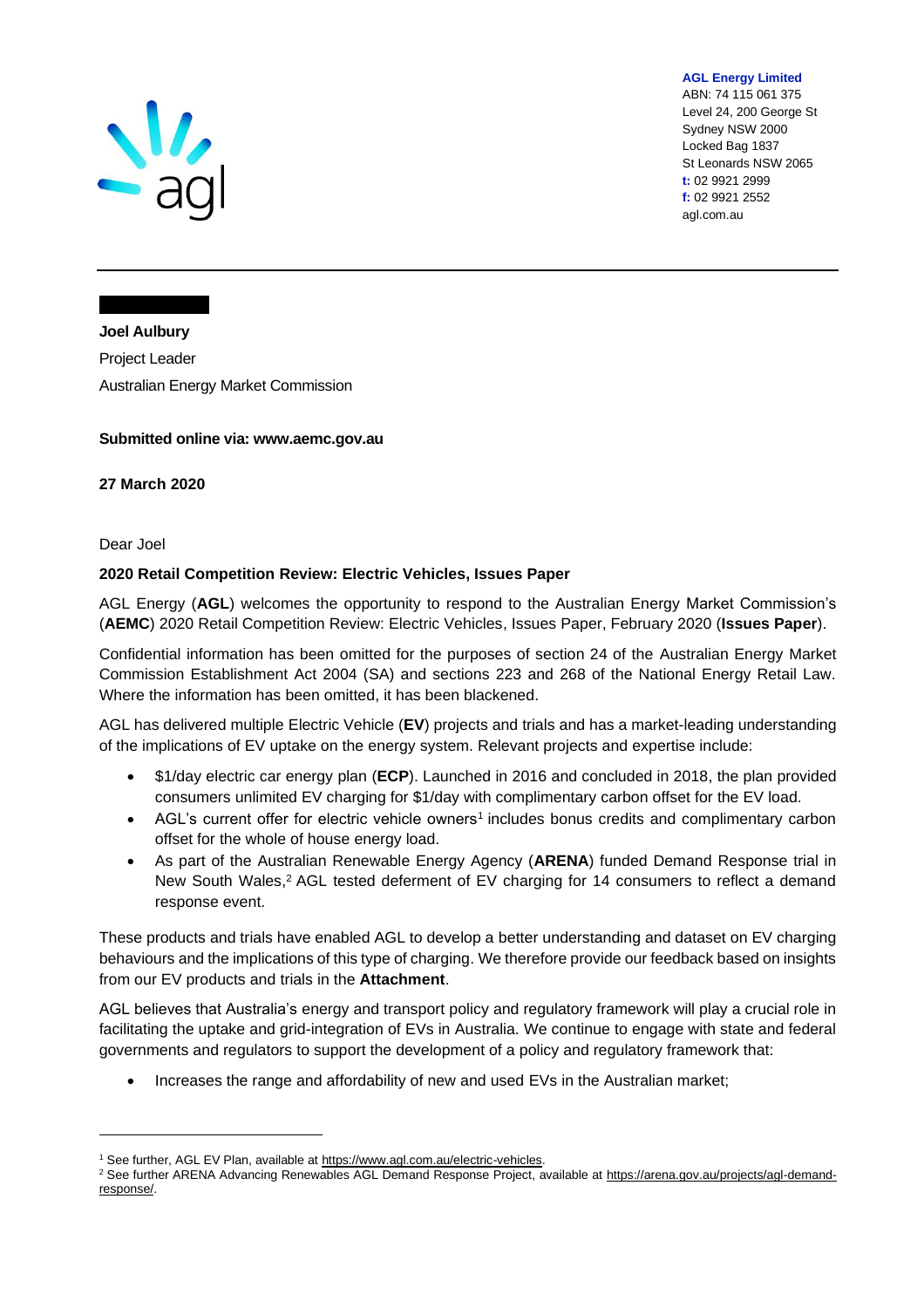

- Reduces consumers' "range anxiety";
- Enables EV grid integration so that EV can interact with Australia's energy markets for the benefit of all energy users; and
- Improves consumer confidence in the emerging market for EV products, systems and services.

In addition to the contextual developments identified, we recommend the AEMC consider the following matters:

- International and Australian technical standards. Promoting interoperability through technical standards will be a key enabler for the use and optimisation of EVs across Australia's energy markets.
- Alternatives to multiple trading relationships (**MTR**). Before making a final decision on MTR, the AEMC should consider and evaluate all possible alternative solutions, such as separate connection points and sub-metering, that may prove more cost effective and less complex.
- Tariff design to address EV charging. While convenience-based charging has the potential to increase peak demand substantially, retailers and other market participants have the potential to develop incentives for customers to shift their EV load thereby reducing peak demand and providing benefits to the consumer and broader energy market.
- Market design of distributed energy resources. Market participants' ability to harness and share with consumers EV value streams will also depend, in part, on the policy and regulatory framework governing distribution market design and network planning and operations and the reforms that are currently on the horizon.

Should you have any questions in relation to this submission, please contact Kurt Winter, Regulatory Strategy Manager, on 03 8633 7204 or [KWinter@agl.com.au.](mailto:KWinter@agl.com.au)

Yours sincerely

Con Hristodoulidis **Senior Manager, Energy Market Regulation**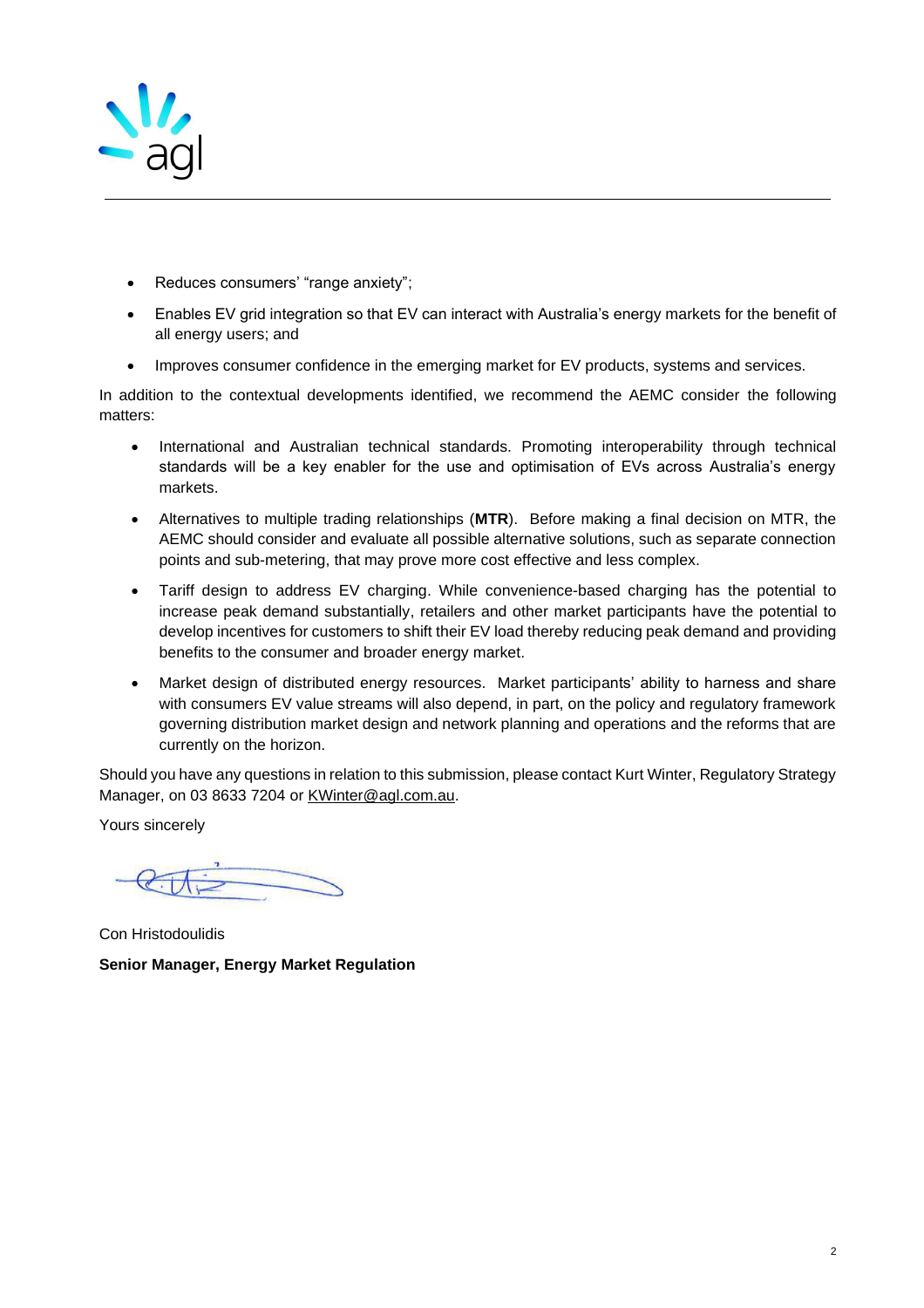

# **ATTACHMENT**

### **Question 1: Context**

**Are there any other contextual developments the Commission should consider in relation to EV uptake and use in Australia?** 

AGL is generally supportive of the contextual analysis elaborated in the Issues Paper on EV uptake and use in Australia, including with respect to current uptake, forecast uptake, consumer attitudes, government subsidy schemes and charging infrastructure and behaviour.

### **Policy and regulatory framework**

AGL agrees with the AEMC that government policies have the potential to facilitate the uptake of EVs in Australia. The key attributes to support the development of a policy and regulatory framework include:

- *Increase the range and affordability of new and used electric vehicles in the Australian market* through a combination of financial incentives such as stamp duty and registration concessions, and non-financial incentives such as emissions targets, vehicle fuel efficiency standards, quantitative EV targets and government fleet targets;
- *Reduce consumers' "range anxiety"* through concerted state policies on EV charging infrastructure planning and deployment including planning schemes to improve information asymmetry and early market competitive grant funding to stimulate efficient industry investment in fast charging infrastructure;
- *Enable EV grid integration so that EV can interact with Australia's energy markets for the benefit of all energy users* - including through innovation trials such as demand response and orchestration as well as market design reform, network planning and operations, and technical standards; and
- *Improve consumer confidence in the emerging market for EV products, systems and services* by ensuring the customer protections framework is fit-for-purpose and customers receive the same rights and protections irrespective of how they choose to receive their energy supply and services.

### **Technical standards**

We recommend the AEMC consider further the implications of technical standards for EV uptake and use in Australia. Promoting interoperability through technical standards will be a key enabler for the use and optimisation of distributed energy resources (**DER**), including EVs, across Australia's energy markets. technical standards should adhere to the following guiding principles:

- Align with internationally accepted standards to ensure access to an open and competitive market for DER;
- Be technology agnostic and remain future-proofed for future technological developments; and
- Empower consumers with choice to utilise DER assets for their own comfort and to participate in competitive market services which address broader energy system needs through innovative aggregator models such as virtual power plants.

Below we outline some risks and opportunities with the development of specific technical standards as they impact EV uptake.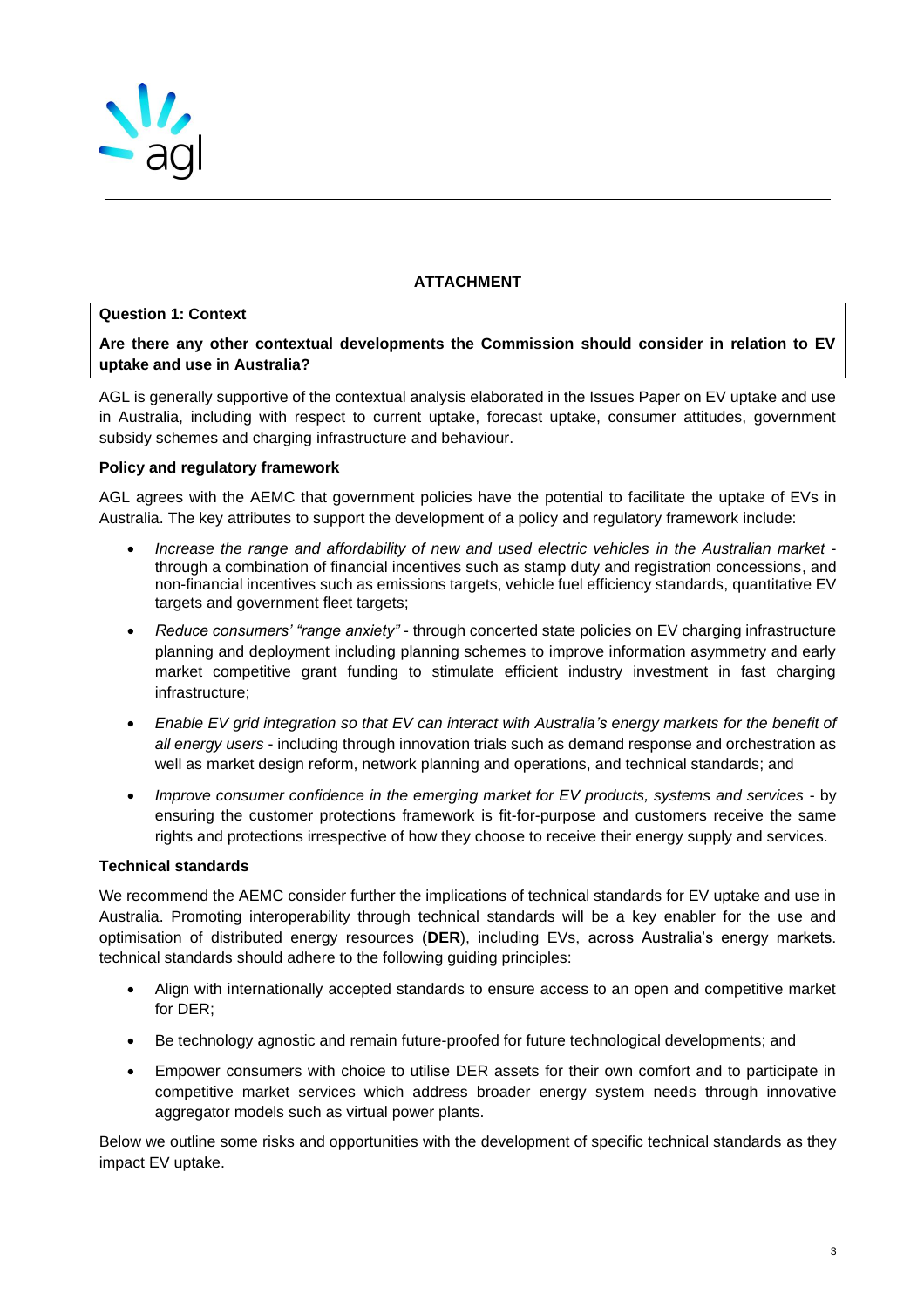

# *Mandating demand response capability for EV chargers*

EV chargers could play an important role in DR alongside other DER in optimising Australia's energy markets to the benefit of consumers. We therefore support a coordinated industry approach to developing technical standards for smart EV charging to facilitate interoperability for consumers between physical and commercial systems.

In November 2019, the COAG Energy Council agreed to:

- Mandate that all electric vehicle chargers that are supplied or offered for supply would have to comply with the full range of demand response modes in either the relevant part of AS/NZS 4755 Part 3 or AS 4755.2; and
- Establish an E3 Technical Working Group, with membership to be determined by the Senior Committee of Officials (SCO), to consider the matter of an equivalent international standard for EV charge/discharge controllers.

AS/NZS 4755 remains the only DR framework for electrical products in Australia and it currently includes the requirement to provide a physical interface on AS/NZS 4755.3-compliant electrical products, so that products can receive operational instructions from an external 4755.1-compliant Demand Response Enabling Device (**DRED**). In 2017, the AEC brought forward the proposal to create AS4755.2 with the intent to create an enhanced DR standards framework that would increase flexibility, reduce cost and improve customers' experience in the delivery of demand response services (which is currently before the Standards Australia Committee for review). In our view, substantial work remains to develop Australia's technical standards framework to align with international standards that are considered best practice.

The EV charging sector is in the early stages of development both in Australia and internationally, therefore developing an appropriate standard will require careful consideration of a range complex matters, including but not limited to:

- Ascertaining the minimum 'smart' technical requirements for EV charge points necessary to facilitate the management of electricity network capacity and energy availability;
- Aligning data communications arrangements with international standards and protocols, including the Open Charge Point Protocol;
- Developing appropriate cyber security controls to ensure that communications are exchanged in a secure manner with an appropriate level of encryption to protect against cyber-attack; and
- Facilitating transactional traceability for consumers to enable them to see their transactions with EV chargers (including time of charge, duration and cost).

The COAG EC's decision to slow the standard development timeframe for EV charging and permit an alternative compliance option for EVs via an International Standard provides an opportunity for industry to carefully consider the above matters and make sensible decisions to support EV charging.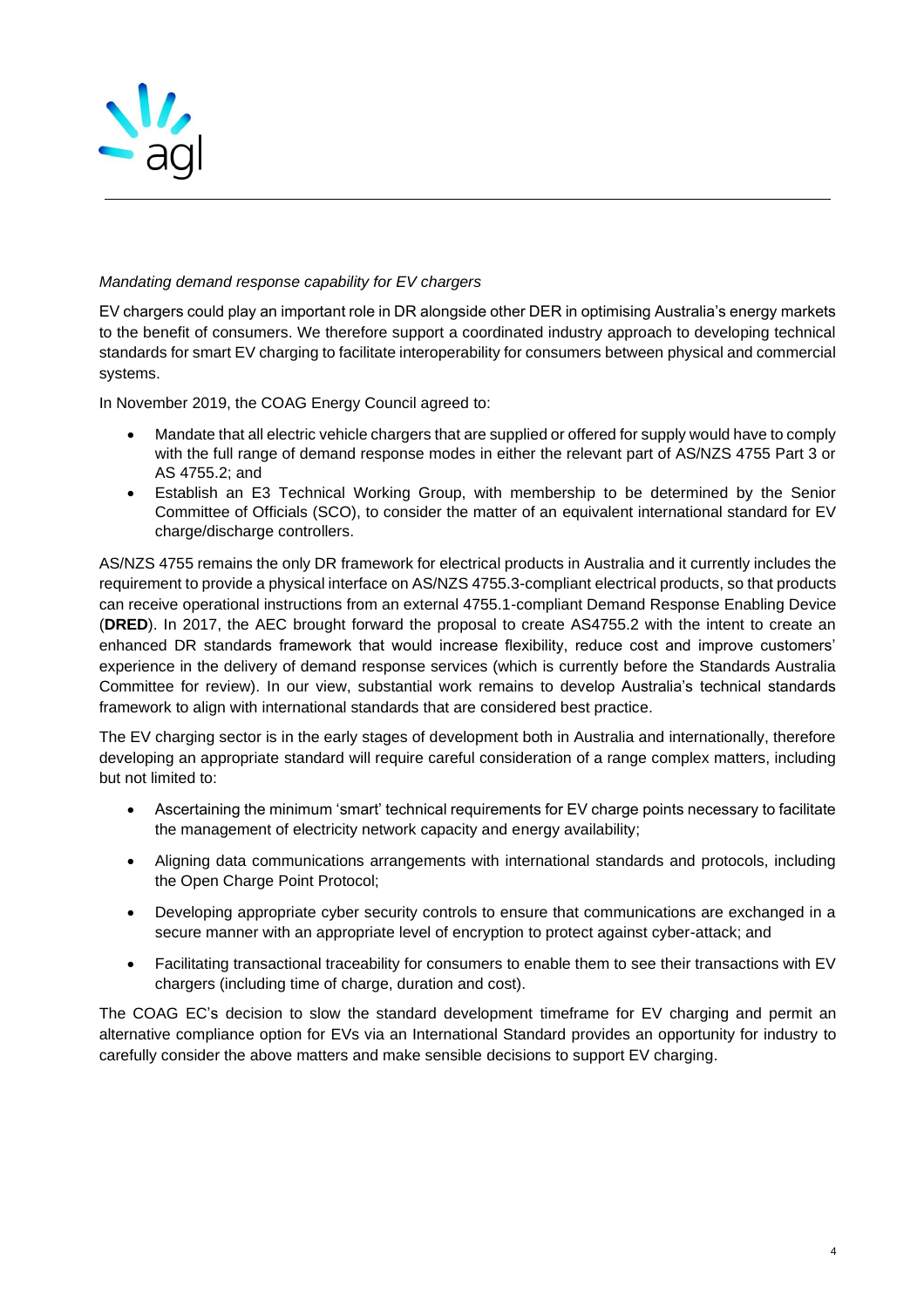

More generally, we have also experienced many practical issues with the use of the DRED control methodology specified in AS4755 in our trialling of DR for air conditioners in the context of our Demand Response project that is funded by ARENA and NSW Government<sup>3</sup>. These included:

- Bespoke, complex and high cost installations;
- Inconsistent response of different makes and models of air conditioners to the control commands;
- No local override capability if the customer wants to opt out of an event after it has started (AGL provided this functionality remotely if a customer called to opt out); and
- The lack of a feedback mechanism from the air conditioner to confirm that it has successfully executed the command.

Any standards addressing EV chargers should seek to mitigate these kinds of challenges that would otherwise lead to poor customer outcomes.

#### *Inverter power quality response modes*

Standards Australia's deliberations on amending AS4777 (the inverter grid connections standard) has recently extended to the treatment of EV technologies. In our view, the incorporation of EV technologies into the inverter grid connection standard could present substantial complexity and may impact the value of EVs where they are required to provide grid support services (especially if the network operator obtains direct control of the inverter through connection agreements without consumer consent) without fair compensation. This could in turn negatively impact the retail market for EVs including product and service offerings that contemplate grid services.

Among other things, the AS4777 amendment seeks to address overvoltage issues on the distribution network through regulating power quality response modes. AGL recognises that sustained overvoltage issues present a challenge for distribution network businesses to manage with the increased penetration of DER. However, from our South Australian Virtual Power Plant (SA VPP) Program,<sup>4</sup> that commenced in 2016, we have observed that DER is typically not the sole cause of the problem and regulating power quality response modes through technical DER devices standards is not the only available solution.

While power quality response modes may be effective in some circumstances (for example niche parts of the network that have the appropriate high reactance conductor type), regulating power quality response modes uniformly across distribution networks risks negatively impacting upon customer value.

In order to enable the integration of DER more generally and EVs specifically into Australia's energy markets, we would encourage the continued exploration and costing of alternative voltage management solutions, that may be more comprehensive in addressing the underlying high voltage issue.

<sup>&</sup>lt;sup>3</sup> See further ARENA Advancing Renewables AGL Demand Response Project, available at [https://arena.gov.au/projects/agl-demand](https://arena.gov.au/projects/agl-demand-response/)[response/.](https://arena.gov.au/projects/agl-demand-response/)

<sup>4</sup> For further information regarding AGL's ARENA SA VPP program, including the two milestone reports published to date, please refer to https://arena.gov.au/projects/agl-virtual-power-plant/.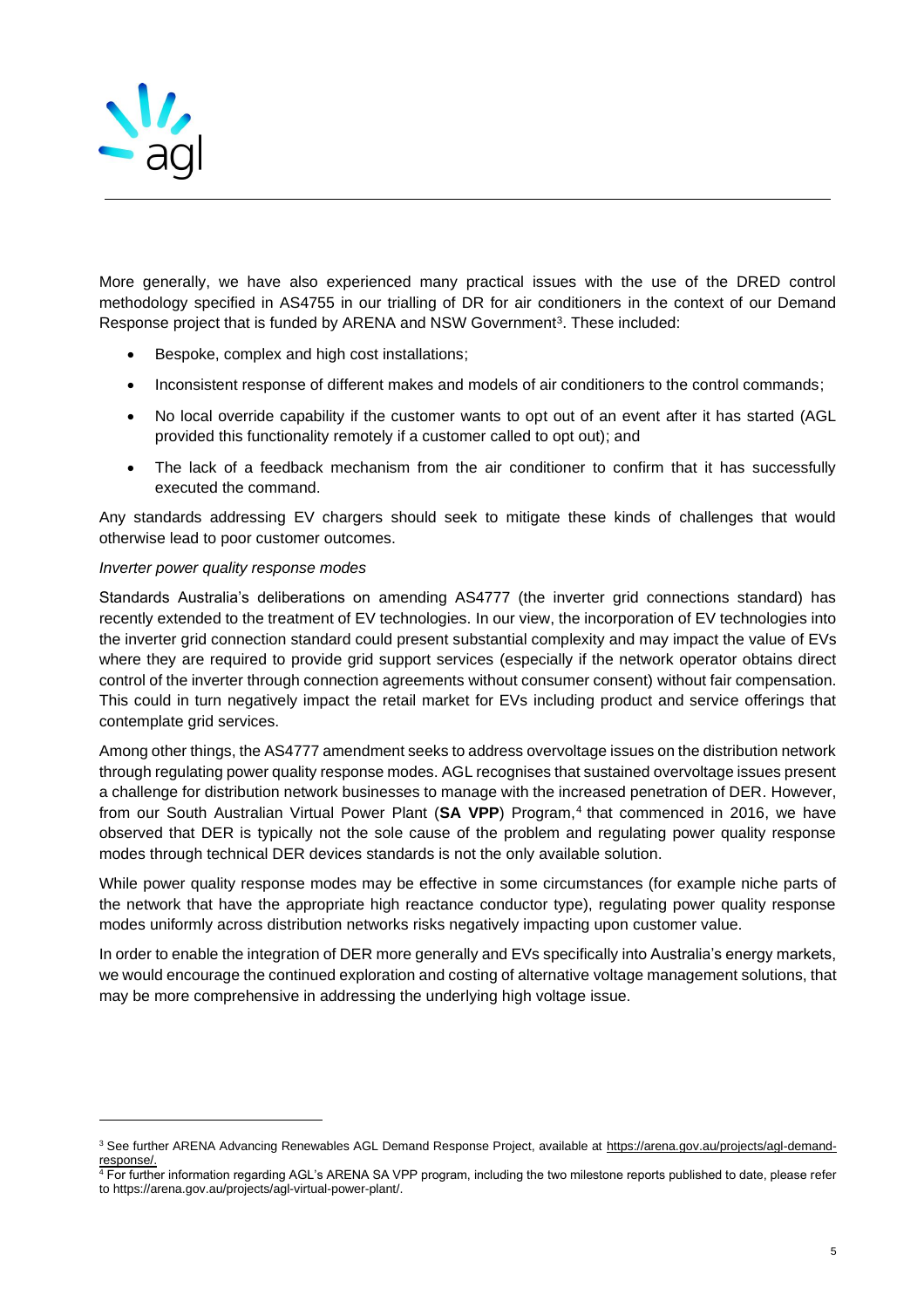

### **Question 2: Role of retailer**

# **What challenges and opportunities, given the current role of retailers in the NEM, are EVs likely to provide retailers?**

AGL considers that EVs present substantial opportunities for retailers operating in the NEM to deliver greater value to EV owners while also offering significant benefits to the broader energy system and consumers, both through traditional energy contracts and innovative product and service offerings such as managed charging and orchestration.

# **Retailer opportunities associated with EVs**

The AEMC forecast increase in electricity consumption and change to the underlying residential demand profile associated with the uptake of EVs presents a significant opportunity for retailers to innovate their services offerings to attract EV consumers.

AGL has delivered multiple EV projects and trials and has a market leading understanding of the implications of EV uptake on the energy system. Through managed charging and orchestration, AGL envisages substantial opportunity for retailers to deliver greater value to EV owners while also offering significant benefits to the broader energy system and consumers.

In AGL's ARENA and NSW Government funded Demand Response project<sup>5</sup>, AGL conducted a small smart-charging proof-of-concept trial for 14 EV owners in 2018-19. In this trial, consumer charging was interrupted for two hours for a series of demand response events. In exchange, consumers received an event-based incentive payment. The trial provided a demonstration of the technical feasibility of EV charging orchestration. The trial also showed that new demand peaks could be created at the local network or system level on the conclusion of each event, and that these new load peaks could be greater than the conveniencebased charging peaks. To improve outcomes at the system at the system level, the conclusion was that more comprehensive management strategy would need to be considered to co-optimise the benefits to consumers, energy retailers and networks.

### **Retailer challenges associated with EVs**

In developing our ECP, we observed challenges in developing options to incentivise customers to shift their EV load that would otherwise provide benefits to the broader energy market by reducing peak demand associated with the increased uptake of EVs. These challenges include:

- The complications of tariff design to address EV charging; and
- The ability to separate out EV load through separate connection points or sub-metering. We elaborate our views on connections and sub-metering in the context of MTR considerations in response to question 3 below.

From November 2016 to November 2018, AGL's ECP offered a \$1/day unlimited EV home charging energy plan. Customers on this plan had no incentive to modify when or how much they were charging their EV. The charging profile obtained from the 100,000+ days of data obtained by AGL through this pilot project reflects a convenience profile, with no trade-off against impacts on the broader electricity system.

<sup>&</sup>lt;sup>5</sup> See further ARENA Advancing Renewables AGL Demand Response Project, available at [https://arena.gov.au/projects/agl-demand](https://arena.gov.au/projects/agl-demand-response/)[response/.](https://arena.gov.au/projects/agl-demand-response/)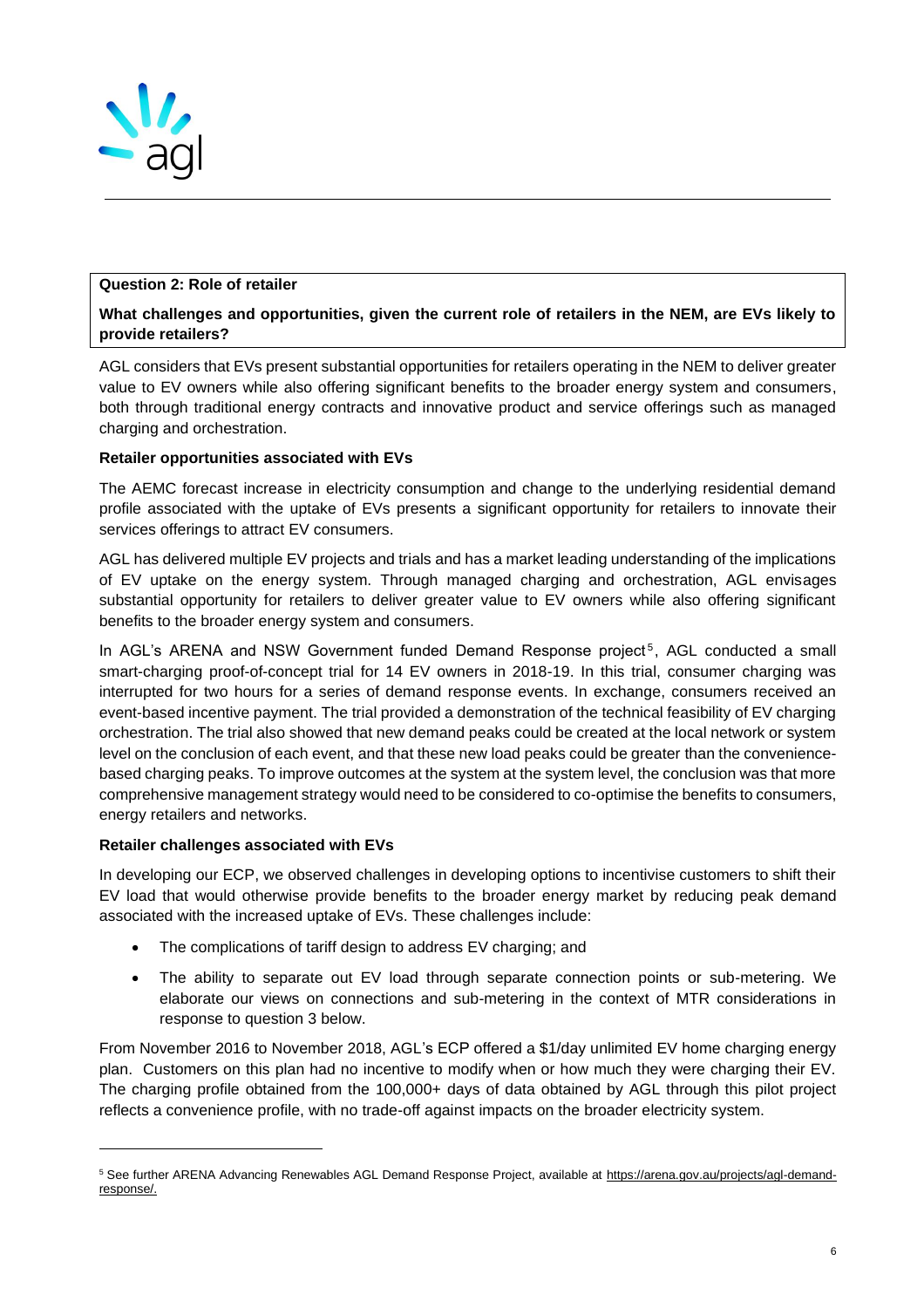

The chart below shows the charging profile of consumers on the \$1/day ECP on the maximum demand day in 2018 in the NSW region, 14 February 2018. Demand in NSW on that day reached 12,846 MW for the trading interval ending 17:00pm (EST) while the charging profile of consumers on the \$1/day plan started to increase markedly at about the same time.



*Figure 1: Unmanaged charging profiles on the day of NSW regional peak demand (2018)*

From the chart above it is apparent that convenience-based charging has the potential to increase peak demand substantially. With increasing penetration of solar PV, peak demand in the NEM is expected to move later into the day which will increase the overlap between the regional peak demand and the peak of convenience-based charging. Increasing peak demand would likely result in higher wholesale and network costs.

Time-of-use tariffs and critical peak demand tariffs are designed to provide consumers with prices that reflect the cost their energy consumption has on the broader network. In theory such cost reflective network prices ensure allocative efficiency is met, and consumers choose to consume electricity where the cost is at or below the marginal benefit they get from each unit of consumption. In practice, this could lead to consumers potentially delaying charging or scheduling charging to be just outside the most highly priced periods under their tariff. Such a re-scheduling of charging could result in the creation of secondary peaks, i.e. spikes in consumption at the time when a customer's tariff transitions to a lower priced period. A study for the Colorado Public Utilities Commission by the U.S. National Renewable Energy Laboratory (**NREL**) found that time-ofuse tariffs can create new system-wide peaks, steep demand ramp rates and localised network peaks as electric vehicle penetration increases. 6

Through broad industry engagement, AGL understands that distribution network businesses are currently grappling with challenges associated with higher than ideal voltages on low-voltage networks. Additional

 $^6$  "Electric Vehicle Charging Implications for Utility Ratemaking in Colorado", National Renewable Energy Laboratory (NREL), Jan 2018, https://www.nrel.gov/docs/fy19osti/73303.pdf.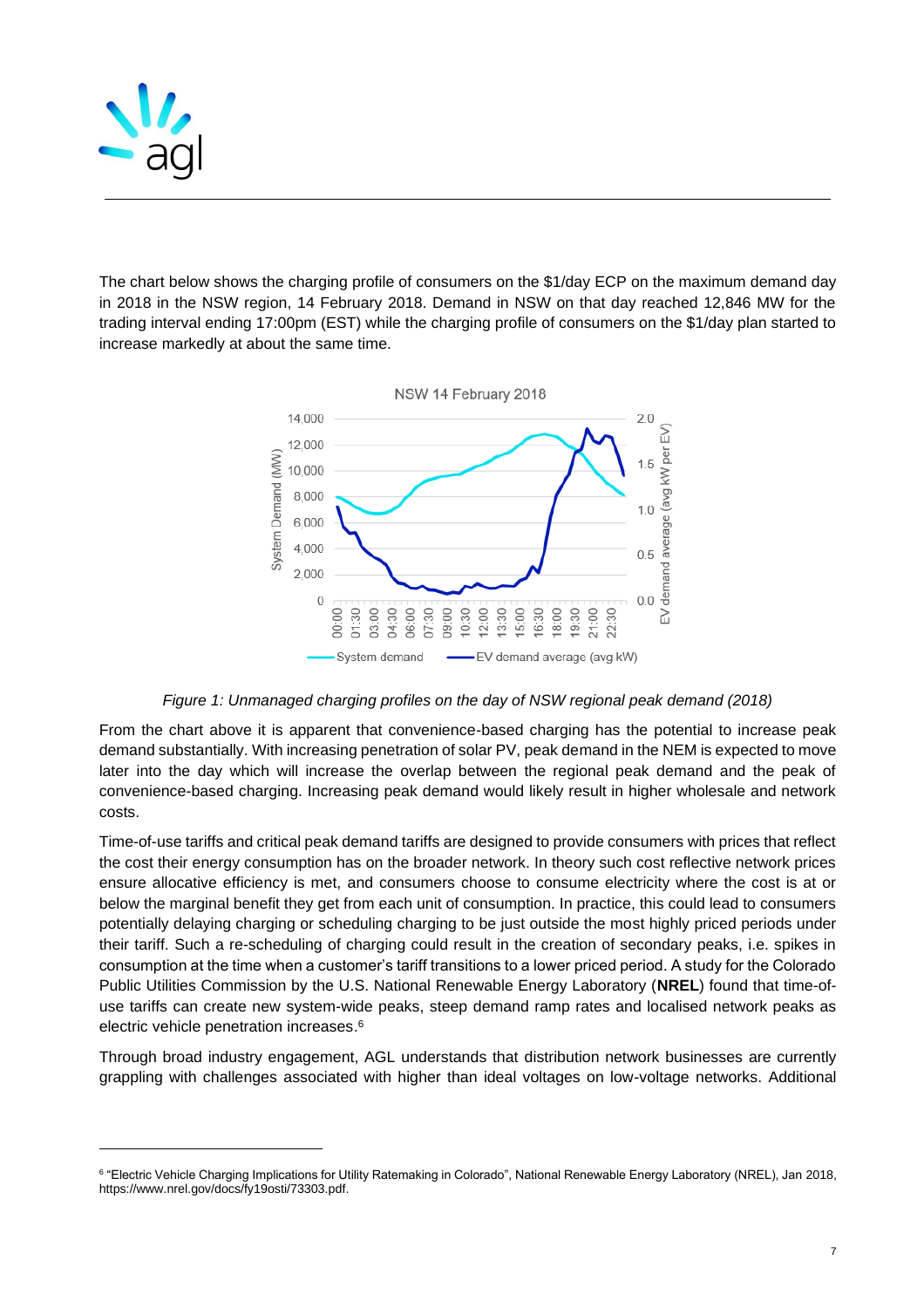

distributed energy storage resources, such as EVs, may provide an opportunity to support the resolution of these challenges.

The complications of tariff design to address EV charging are also evident at the consumer level:

- Flat rate residential tariffs which customers can opt into voluntarily (if they are not already on one) provide no incentive to charge outside of traditional peak times.
- Time varying tariff structures provide an opportunity for owners to charge their EV during periods of lowest cost, however low consumer awareness and understanding of electricity tariffs may limit their effectiveness as a means of managing EV charging loads; for example, consumers must weigh the potential benefits from shifting EV charging into off-peak periods against the impact of a peak tariff on the rest of their household load.
- Traditional 'off peak' times occur overnight, however with the high penetration of rooftop solar there is an increasing need in certain network zones to shift load to the middle of the day in order to soak up excess solar generation.
- Demand-based tariff structures are unfamiliar to most Australian consumers and may result in significant bill impacts on the introduction of EV home charging that were not foreseen prior to the EV purchase decision.

More broadly, as AGL recently observed in our response to the AEMC's review of consumer protection in an evolving market for both new energy and traditional retailers<sup>7</sup> , the National Energy Customer Framework (**NECF**) should be designed in light of the evolving energy market to move away from prescription and towards an outcomes‐based model. This would help remove constricting or outdated requirements that constrain traditional retailers in offering new and innovative developments for customers, while ensuring a level of consistency for the customer experience. In the EV context, redesigning the NECF could:

- Improve retailers' ability to develop innovative products to deliver greater value to EV owners (reflecting customers' changing behaviours and opportunities to support the broader energy system through smart charging and orchestration); and
- Ensure that EV owners receive a consistent customer experience from new entrants in the energy market.

<sup>&</sup>lt;sup>7</sup> See further, 'AGL encourages outcomes focused regulation for consumer protections' (13 February 2020), AGL Submission in response to AEMC Review of Consumer Protections in an Evolving Market for both New Energy and Traditional Retailers, Available at [https://thehub.agl.com.au/articles/2020/02/agl-encourage-outcomes-focused-regulation-for-consumer-protections.](https://thehub.agl.com.au/articles/2020/02/agl-encourage-outcomes-focused-regulation-for-consumer-protections)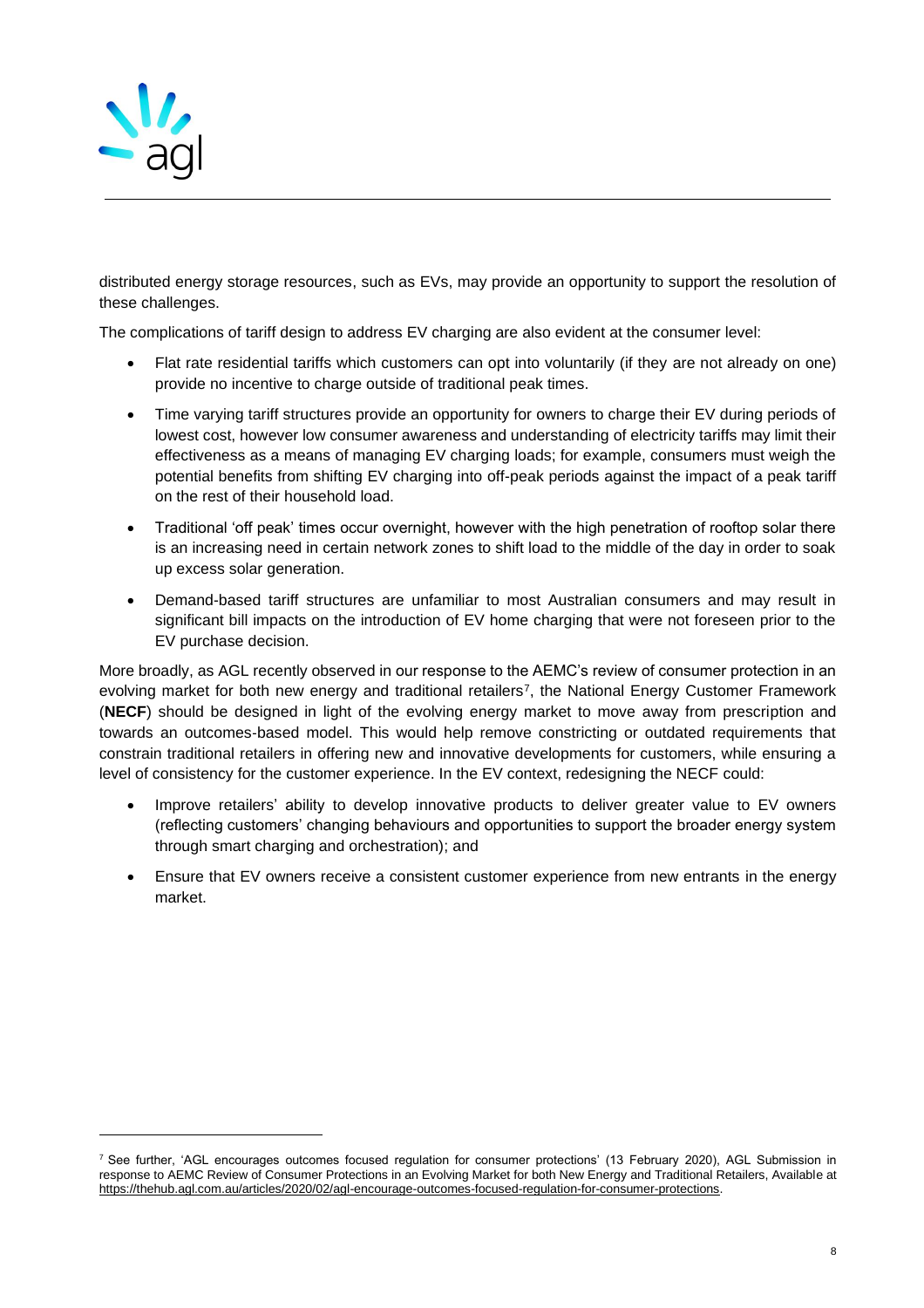

### **Question 3: Regulatory environment**

**a. Do you consider that regulatory changes, like multiple trading relationships, that improve a consumer's ability to engage with multiple FRMPs at a household would enable innovative services and products to develop for EV consumers?** 

**b. Do you have any views on an appropriate method (e.g. through a change to the SGA framework or an alternative metering configuration), and relevant costs, to facilitate this?** 

In light of the accelerating rate-of-change in technological advances and forecasted growth in battery and EV penetration, AGL supports further consideration of the regulatory framework governing customers' ability to connect and trade with Australia's energy markets.

To establish a fit-for-purpose regulatory framework that best serves EV consumers and the broader energy market, we consider that the regulatory framework governing customers' ability to connect and trade should adhere to the following guiding principles:

- Empower consumers with choice to utilise their DER assets for their own comfort and to participate in a range of competitive market services which address broader energy system needs;
- Enable economically efficient access arrangements that appropriately balance the anticipated consumer and market benefits with the cost and complexity of implementation; and
- Ensure a consistent customer experience by affording the same rights and protections to consumers regardless of how they choose to receive their energy supply and services.

Based on these principles, AGL recommends this review consider alternatives to MTR, such as separate connection points or sub-metering within EVs (and other DER assets). In our view, alternatives to MTR may prove more cost effective and less complex while also ensuring a consistent consumer experience through equivalent consumer protections. Separate connection points or sub-metering could enable customers to benefit from bespoke EV product and service offerings whilst avoiding the complexity associated with MTR in terms of customer and market settlements and system changes and associated costs.

Innovation in EV product and service offerings could also be supported by improvements to the legislative framework governing measurement to enable new sub-metering technologies to support customers' trading relationships. As we stated in our response to the 2019 Measurement Law Review<sup>8</sup>, while AGL supports electricity meters being subject to regulation to ensure accuracy and permissible limits of error, a degree of flexibility could be introduced into the regulatory approval processes for pattern approval and verification to enable new sub-metering technologies to enter the market.

In developing our ECP, we observed challenges in delivering cost effective metering arrangements to deal with EV load separately to household load, due in part to the fragmented market for metering services, as well as the pattern approval and verification requirements under the *National Measurement Act 1960* that have limited new technologies from participating in market (such as metrology devices contained in DER and/or charging stations).

<sup>&</sup>lt;sup>8</sup> See further, AGL submission in response to the Measurement Law Review (21 July 2019), Available at [https://thehub.agl.com.au/articles/2019/06/submission-to-the-commonwealth-measurement-law-review.](https://thehub.agl.com.au/articles/2019/06/submission-to-the-commonwealth-measurement-law-review)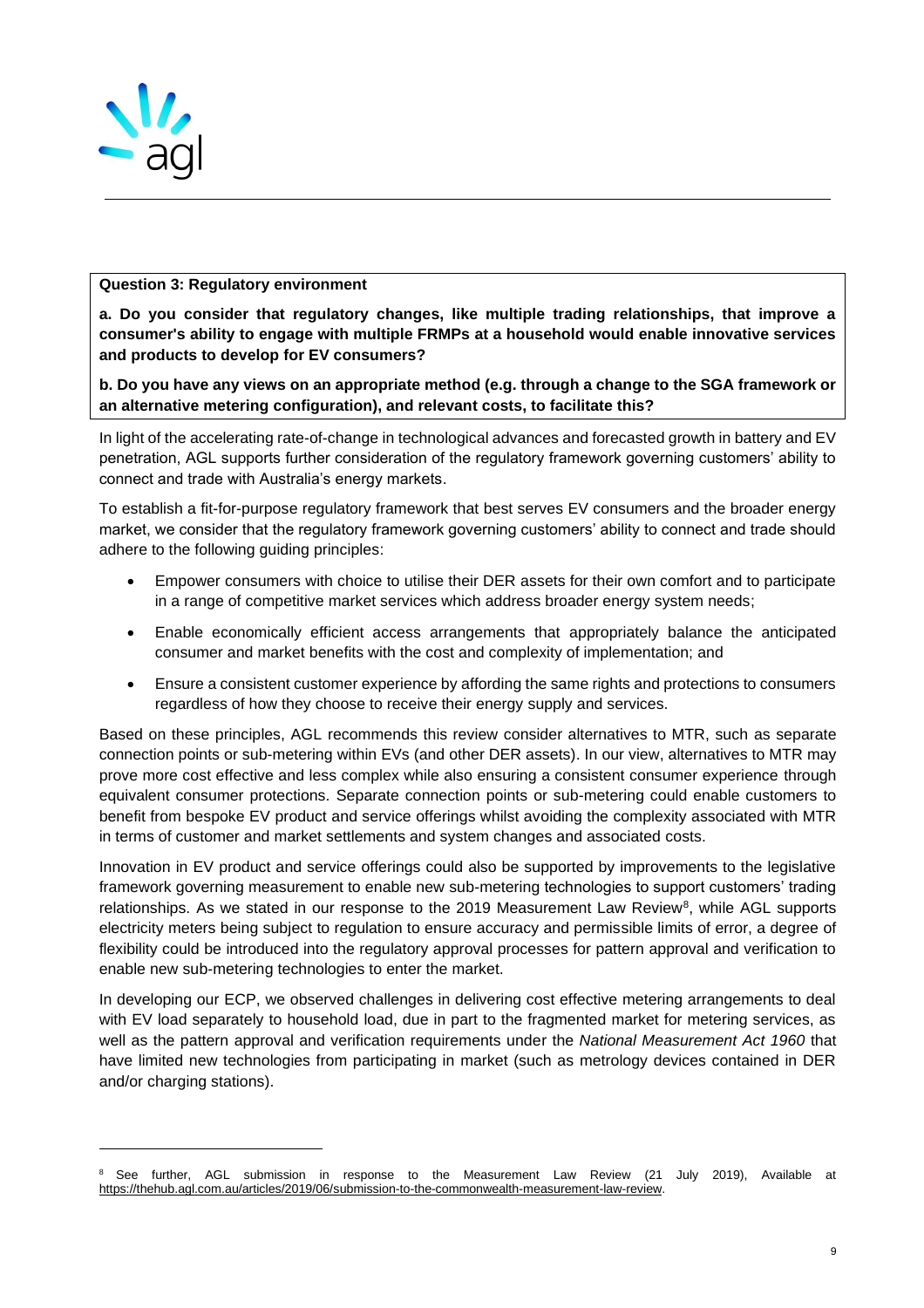

### **Question 4: Residential charging**

**a. Are there other offers in the retail market, or are you developing any others, aimed at EV consumers?** 

### **b. Are there retail market barriers in developing residential products and services for EV consumers?**

Through managed charging and orchestration, AGL envisages substantial opportunity for retailers and other new market participants/aggregators to develop innovative products and services for EV owners that also deliver significant benefits to the broader energy system and consumers.

As this is a new and emerging market, AGL believes it is important to make fact-based and 'no regret' regulatory and market changes to the energy markets framework to support the smooth integration of EVs. AGL supports the industry and market participants trialing and piloting innovative technologies and business models in Australia's energy markets to deliver greater benefits to customers. We believe the regulatory framework should better enable such innovation and we welcome the AEMC's proposed regulatory sandbox arrangements as an important opportunity to accelerate progress<sup>9</sup>.

AGL foresees substantial potential for managed EV charging, with the forecasted increase in peak demand potentially resulting in higher wholesale and network costs that would be borne by all energy consumers. Nevertheless, customers' increased engagement and expectation to exert more control over their energy supply arrangements necessitate the development of customer centric solutions to managed charging. A customer centric approach would enable customers to benefit economically from their charging behaviour decisions. While EV flexibility can provide grid services, the current market structure does not enable the full potential value of these services to flow back to the customer. Accordingly, we see value in testing whether an intelligent systems approach could more efficiently support EV growth and deliver benefits to the consumers who can supply grid services.

*Confidential information has been omitted for the purposes of section 24 of the Australian Energy Market Commission Establishment Act 2004 (SA) and sections 31 and 48 of the National Electricity Law.*



<sup>&</sup>lt;sup>9</sup> See further, AGL submission in response to Regulatory Sandbox Draft Rules (21 February 2020), Available at [https://thehub.agl.com.au/articles/2020/02/submission-in-response-to-regulatory-sandbox-draft-rules.](https://thehub.agl.com.au/articles/2020/02/submission-in-response-to-regulatory-sandbox-draft-rules)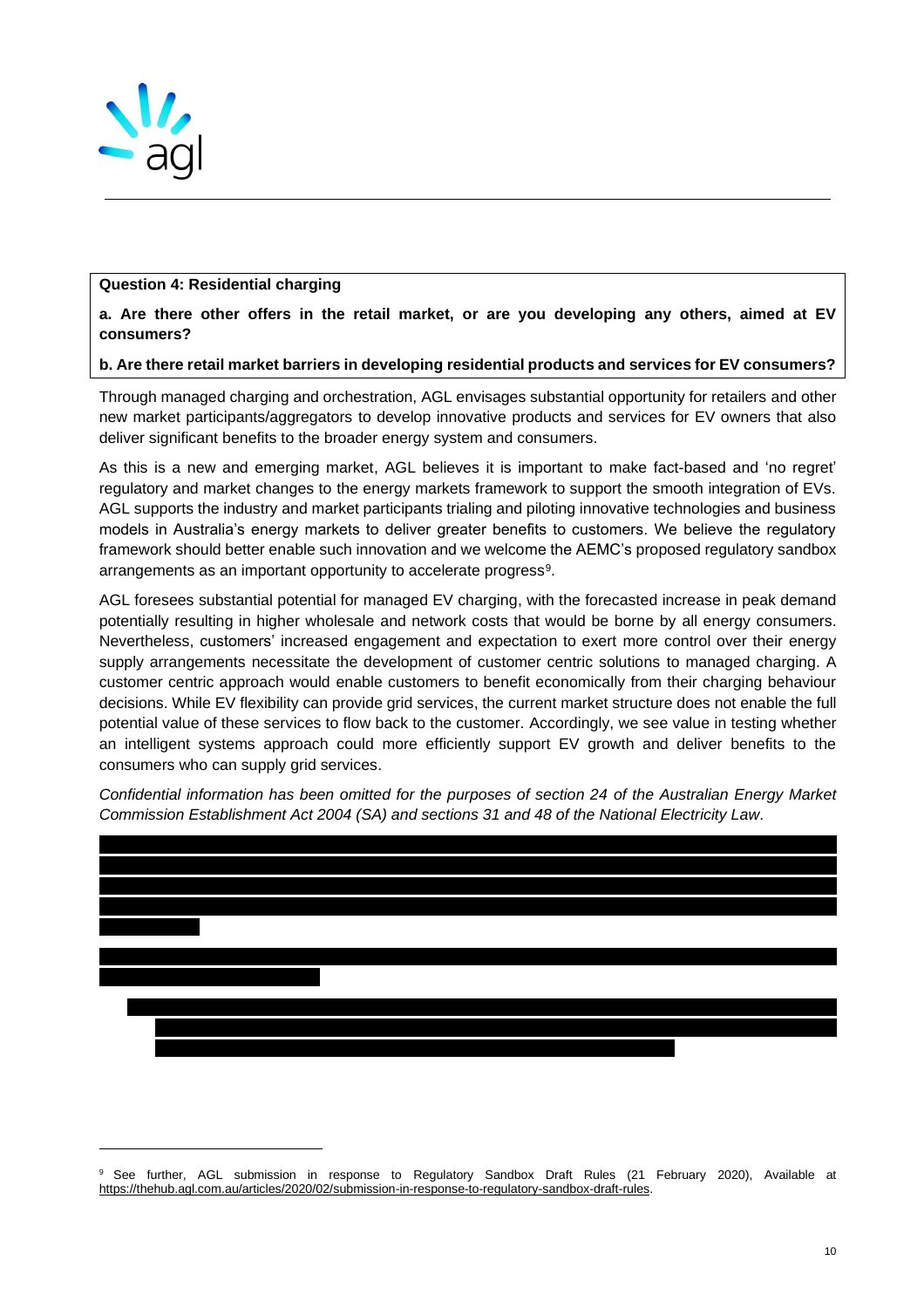



In terms of retail market barriers, as we have elaborated above, we have experienced some challenges in terms of:

- The complications of tariff design to address EV charging; and
- The ability to separate out EV load through separate connection points or sub-metering.

#### **Question 5: Non-residential charging**

**a. Are you providing or developing any non-residential charging products or services? b. Are there retail market barriers in developing non-residential EV charging products and services?** 

AGL continues to consider opportunities for non-residential charging, including in the context of private fleets and public transport fleets. By way of example, AGL recently responded to the NSW Parliamentary Inquiry into electric buses in regional and metropolitan public transport networks in New South Wales.<sup>10</sup>

In our view, governments can play an integral role in supporting charging options outside of the home through the planning and deployment of charging infrastructure, including by:

- Ensuring transparency of networks constraints information to support efficient industry investment in charging infrastructure. We believe the Federal and State governments can take a leading and coordinating role by requesting distribution networks provide public information about the strength and quality of their networks to allow charging infrastructure proponents to properly plan and work with distribution networks on the efficient roll out of infrastructure.
- Developing competitive grant programs for fast charging infrastructure. At the early stages of the EV market in Australia, fast charging infrastructure addresses only an occasional need for EV owners, without necessarily capturing the indirect value of EV charging services. Early market competitive grant programs could entail specific investment criteria to ensure that stations be installed in the right locations that appropriately service the market, including in lower socio-economic areas.<sup>11</sup>

We note in the context of the Norwegian market, which is the global leader in terms of market share of EVs, the Norwegian

<sup>&</sup>lt;sup>10</sup> See further, AGL Submission in response to (20 December 2019), Inquiry into electric buses in regional and metropolitan public transport networks in New South Wales, Available at [https://thehub.agl.com.au/-/media/thehub/documents-and-submissions/2019/agl](https://thehub.agl.com.au/-/media/thehub/documents-and-submissions/2019/agl-submission---nsw-parliamentary-inquiry-into-electrified-buses.pdf?la=en&hash=8CD64A0E5FD4EEAD99F935F7C49058A0)[submission---nsw-parliamentary-inquiry-into-electrified-buses.pdf?la=en&hash=8CD64A0E5FD4EEAD99F935F7C49058A0.](https://thehub.agl.com.au/-/media/thehub/documents-and-submissions/2019/agl-submission---nsw-parliamentary-inquiry-into-electrified-buses.pdf?la=en&hash=8CD64A0E5FD4EEAD99F935F7C49058A0)

Government launched a program in 2017 to finance the establishment of at least two multi-standard fast charging stations every 50km on all main roads in Norway [\(https://elbil.no/english/norwegian-ev-policy/\)](https://elbil.no/english/norwegian-ev-policy/)